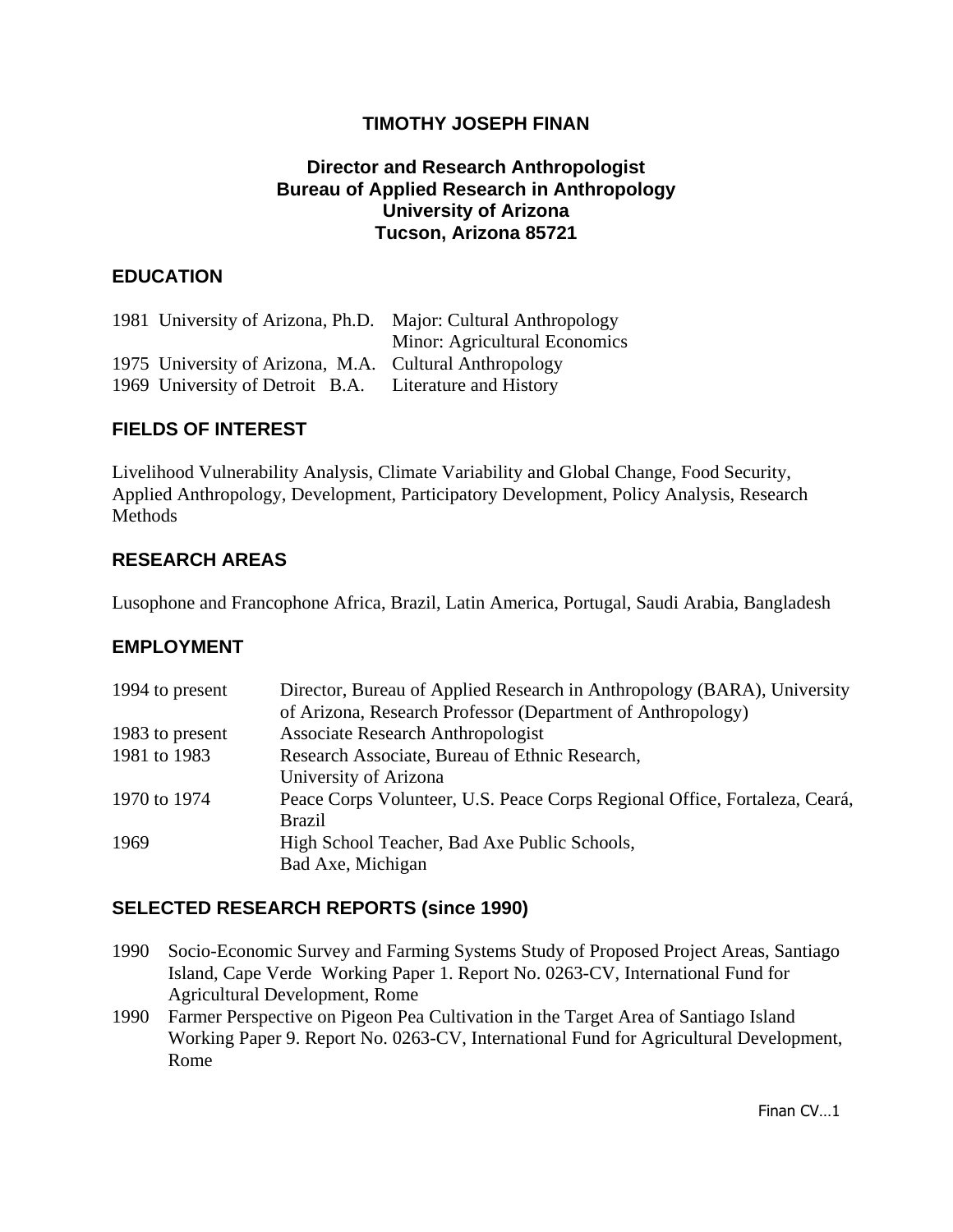- 1991 Socio-Economic Survey and Farming Systems Study of the Mongo/Bitkine Region of Chad (with Mamadou Baro, Helen Henderson, and Drexel Woodson). Report Presented to the International Fund for Agricultural Development, Rome
- 1991 Inquérito ao Sector Familiar da Província de Nampula: Observações Metodológicas Working Paper No. 3 prepared under the Food Security in Africa Project, USAID/Maputo
- 1991 Inquérito ao Sector Familiar da Província de Nampula: O Algodão na Economia Camponesa Working Paper No. 5 prepared under the Food Security in Africa Project, USAID/Maputo
- 1991 Inquérito ao Sector Familiar da Província de Nampula: A Segurança Alimentar dos Agregados Familiares Working Paper No. 6 prepared under the Food Security in Africa Project, USAID/Maputo
- 1991 Inquérito ao Sector Familiar da Província de Nampula: Características da Uso da Terra Working Paper No. 7 prepared under the Food Security in Africa Project, USAID/Maputo
- 1993 Socio-Economic Study of the Kanem Region, Chad (with Mamadou Baro) Report prepared for the International Fund for Agricultural Development. Rome
- 1993 Projet Securité Alimentaire au Nord Guéra: Etude des Systèmes D'Exploitation. Report prepared for the International Fund for Agricultural Development. Rome
- 1993 Socio-Economic Characteristics of Santiago Households in the FIDA/PRODAP Intervention Zone. Report prepared for the International Fund for Agricultural Development. Rome
- 1994 Food Needs Assessment for Huíla and Cunene Provinces, Southwestern Angola. Report to CARE/Angola, Lubango, Angola
- 1995 Food Security Household Survey of the Southern Peninsula, Haiti. Report to Catholic Relief Services, Port-au-Prince Haiti
- 1995 An Anthropological Study of the Impacts of Modernization on Central Desert Bedouin, Saudi Arabia. Report presented to MEPA, Saudi Arabia
- 1996 The PRODAP Project in Mid-course: Socio-economic Evaluation of the Impacts and Methodologies. Report presented to the International Fund for Agricultural Development. Rome
- 1996 An Evaluation of the P.L. 480 Program in Cape Verde. Report to ACDI. Washington, D.C.
- 1997 Household Food Security in the Haitian Artibonite Region. Report presented to the Adventist Development Relief Agency (ADRA). Port-au-Prince. Haiti (Chapters 4 and 6)
- 1997 The Impacts of Current Natural Resource Management Practices among Saudi Arabian Bedouins: A Case Study from the At-Taysiyah Region. Report presented to Meteorology and Environmental Protection Administration (MEPA). Jeddah, Saudi Arabia
- 1998 Food Aid As A Strategy For Increasing Technology Adoption Among Subsistence Households: A Critical Review Of The Literature. Report presented to the World Food Program. Rome. October 1998
- 1998 Malawi Public Lands Utilization Study, funded by USAID/Malawi, report editor (with Barron Orr and Barbara Eiswerth) and author of Chapter 6 (with David Halmo and Michele Companion), Lilongwe, Malawi
- 2000 An Analysis of Partnering Strategies and Urban Programming in Angola. Report presented to the World Food Program. Rome. November, 2000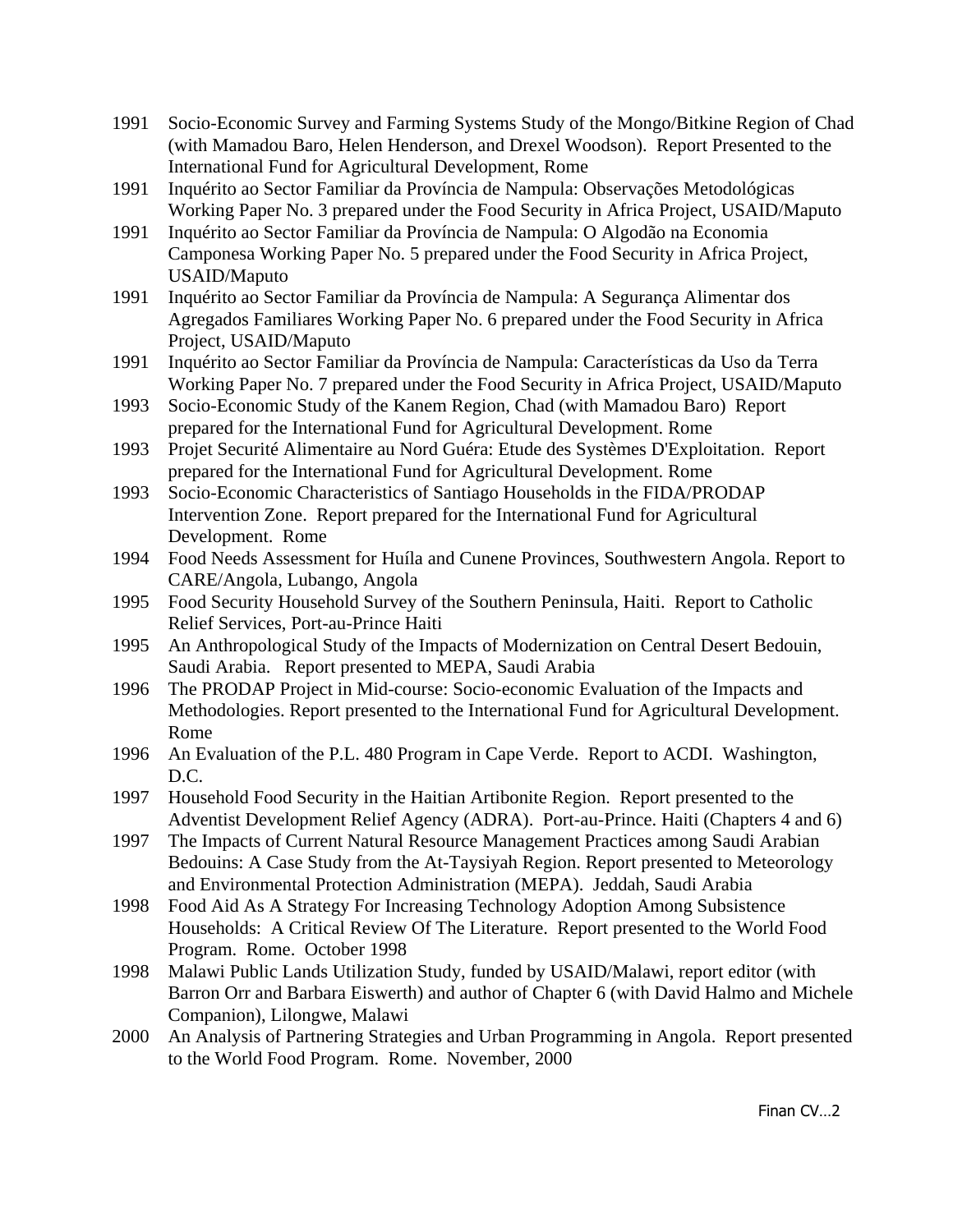- 2001 Qualitative Assessment of the CARE/GOLDA Project. Vols. 1 and 2. Dhaka, Bangladesh. August 2001
- 2002 Midterm Evaluation of the Integrated Food Security Project, Title II project for CARE/Bangladesh, Dhaka (team leader)
- 2003 Midterm Evaluation of the Food Security Enhancement Initiative, Title II project for World Vision/Bangladesh, Dhaka (team leader)
- 2004 The Dynamics of Debt and Migration in Southeast Bangladesh. Report prepared for CARE/Bangladesh, Dhaka
- 2004 The Dynamics of Debt and Migration in Northwest Bangladesh. Report prepared for CARE/Bangladesh, Dhaka
- 2005 Vulnerability and Nutrition Assessment of Kassala and Red Sea State. Report prepared for the World Food Program, Khartoum. May 2005
- 2005 Livelihood Change In Northwest Bangladesh: Patterns And Processes. Report prepared for CARE/Bangladesh, Dhaka

## **SELECTED PUBLICATIONS (since 1990)**

#### Refereed Journal Articles

- 1990 "Institutional Change and the Adoption of New Technologies: An Example from the Portuguese Dairy Sector", (with Mark W. Langworthy and Roger W. Fox), **Economic Development and Cultural Change** 38(4): 700-712.
- 1990 "Expanding the Policy Dimension of Farming Systems Research", (with Roger W. Fox, Scott R. Pearson, and Eric B. Monke), **Agricultural Systems** 33(1990): 271-287.
- 1991 "Macro-micro Linkages in Northwest Portuguese Agriculture: An Application of the Policy Analysis (PAM)", **American Anthropologist 93(1):137-148**.
- 1993 "Structural Adjustment Policy Reform and the Resource-Scarce Farm Family: the Waning Role of FSRE" **Journal of Farming Systems Research-Extension**, 4(1):125-138
- 1998 "Changing Roles of Agriculture in Global Development Policy: Is Anthropology (out)Standing in its Field?" **Culture and Agriculture** (Spring 1998)
- 1998 "Household and Hearthhold: Gendered Resource Allocations in Chad." With Helen K. Henderson and Mark W. Langworthy. **Culture and Agriculture** (Spring 1998)
- 2000 "The Emergence of a Climate Anthropology in Northeast Brazil" in **Practicing Anthropology**
- 2001 "Making rain, making roads, making do: public and private responses to drought in Ceará, Brazil" **Climate Research** 19(2): 97-108
- 2002 "Processes of Adaptation to Climate Variability: A Case Study from the U.S. Southwest"  **Climate Research** 21(3): 299-310
- 2002 "The use of seasonal climate forecasting in policymaking: lessons from Northeast Brazil" With Lemos, M. C., R. Fox, D. Nelson, and J. Tucker. **Climatic Change** 55(4): 479-507
- 2003 "A comparative assessment of climate vulnerability: agriculture and ranching on both sides of the US–Mexico border", with M. Vasquez-Leon and C.T. West, **Global Environmental Change** 13:159-73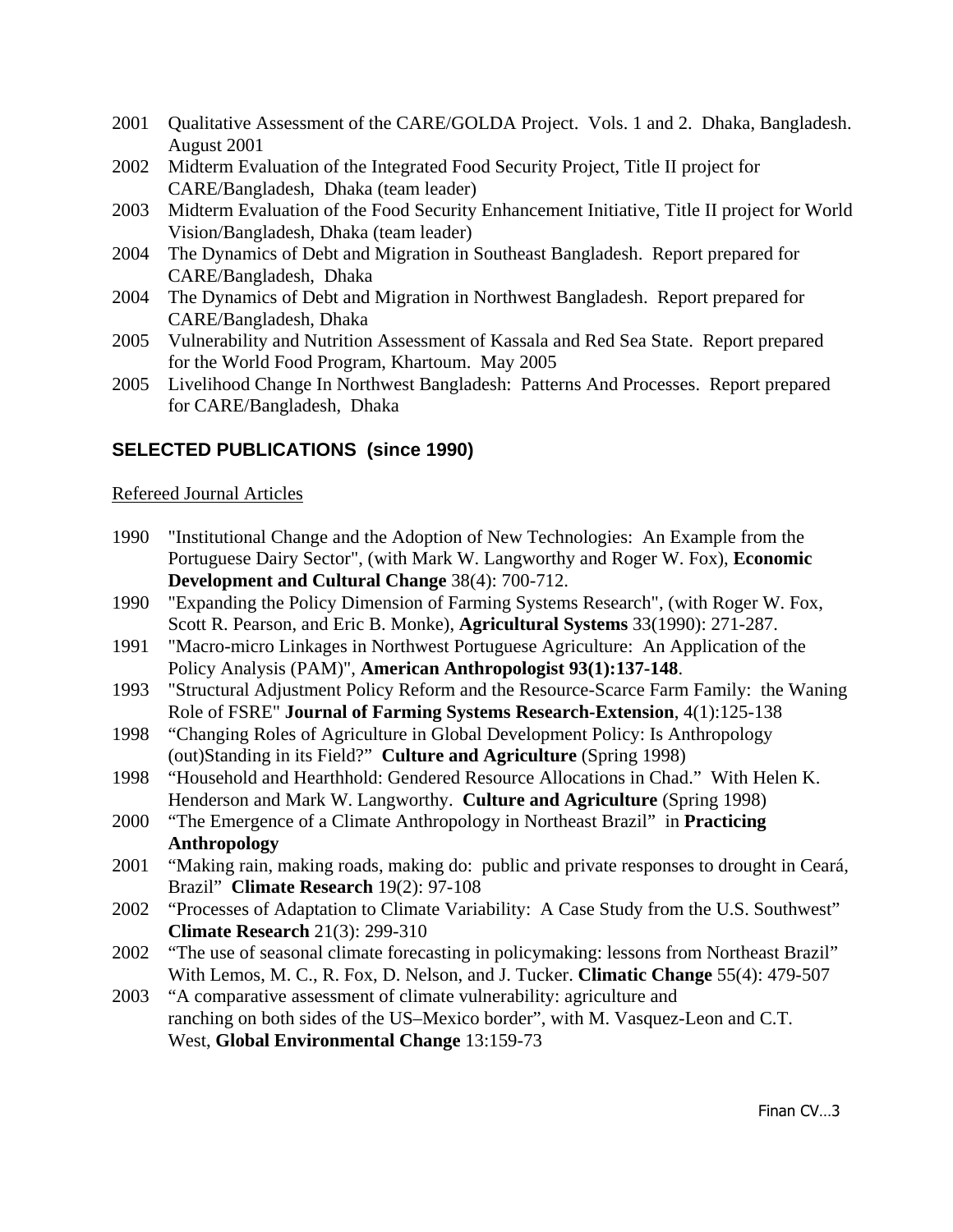#### Scholarly Books and Monographs

- 1991 **Soundings: Rapid and Reliable Research Methods for Practicing Anthropologists** (edited with John van Willigen) NAPA Bulletin 10, American Anthropological Association
- 1997 **PACA: Participatory Analysis for Community Action** (with Judee Blohm and Betsy Davis) Office of Training and Program Support. U.S. Peace Corps. Washington, D.C.
- 1997 **Waiting for Rain: Agriculture and Ecological Imbalance in Cape Verde** (with Mark W. Langworthy) Boulder, CO: Lynne-Rienner Publishers

#### Chapters in Scholarly Books

- 1991 "The Pursuit of Knowledge: Methodology and the Practice of Anthropology" (with John van Willigen), **Soundings: Rapid and Reliable Research Methods for Practicing Anthropologists**, Van Willigen and Finan, eds., NAPA Bulletin 10, American Anthropological Association
- 1991 "State Intervention and the Distribution of Income in Rural Portugal" (with Roger W. Fox and Mark W. Langworthy) in **Marxist Approaches in Economic Anthropology** A. Littlefield and H. Gates, eds. Monographs in Economic Anthropology No 9, Landham, Maryland: University Press of America, pp. 187-200.
- 1993 "Patterns of Production and Resource Use in the Minho" (Chapter Three) (with Roger W. Fox and Manuel Medeiros) in **Structural Change and Small-Farm Agriculture in Northwest Portugal**, Ithaca: Cornell University Press, pp 46-70
- 1993 "Returns to Representative Farm Systems" (Chapter Four) (with Manuela Ferro, and José Pimentel Coelho), in **Structural Change and Small-Farm Agriculture in Northwest Portugal**, Ithaca: Cornell University Press, pp 71-100
- 1996 "Anthropological Research Methods in a Changing World" in, Emilio Moran, ed., **Transforming Societies, Transforming Anthropology** University of Michigan Press
- 1996 "Household Livelihood Security and Targeting Policy: an International Perspective". in J.E. Cavalcanti and Wilson da Cruz Vieira, eds., **Política Agrícola e Segurança Alimentar** Viçosa, MG: University of Viçosa Press
- 1997 "Institutional Innovation in Small-Scale Irrigation Networks" (with Mark W. Langworthy), in J. B. Mabry, ed., **Canals and Communities**, Tucson: University of Arizona Press
- 1998 "Modern Bedouins: the transformation of traditional nomad society in the Al-Taysiyah region of Saudi Arabia" (with E.R. Al-Haratani), in V.R. Squires and A.E. Sidahmed, eds. **Drylands: sustainable use of rangelands into the twenty-first century**, Rome, Italy: International Fund for Agricultural Development, pp 345-68
- 2003 "Climate Science and the Policy of Drought Mitigation in Ceará, Northeast Brazil" in S. Strauss and B. Orlove (eds.) **Weather, Climate, Culture**, New York: Berg Publishers, pp.203-216
- 2004 "El Niño Events, Forecasts and Decision-making" With Pulwarty, R.S. and Broad, K. in Bankoff, G., Frerks, G, and Hilhorst, D. (eds.), **Mapping Vulnerability: Disasters, Development and People**, London: Earthscan, pp.83-99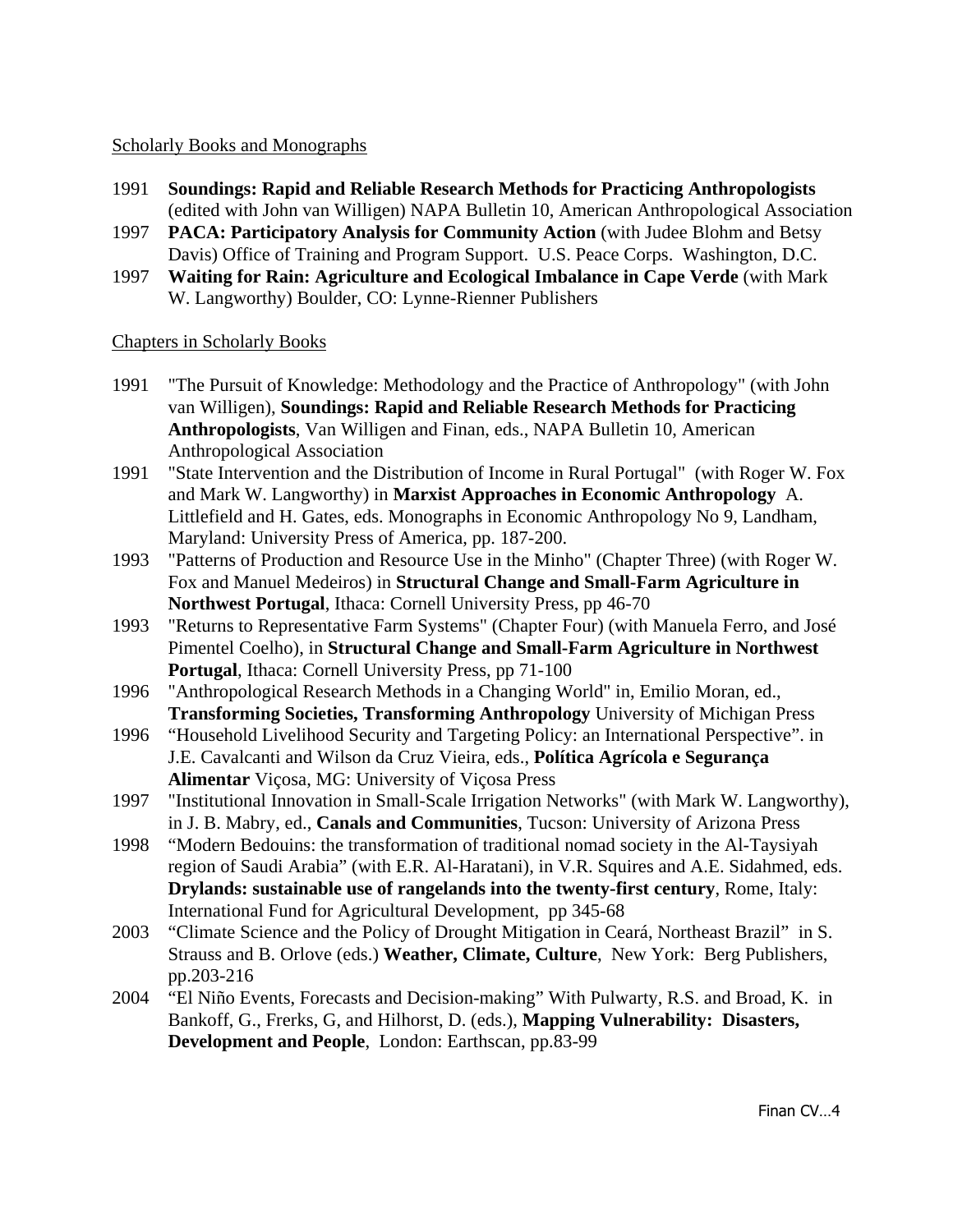# **SELECTED GRANTS, CONTRACTS, AWARDS**

| 1987-2001 | Farmer-to-Farmer Project, by Volunteers for Overseas Cooperative Assistance        |
|-----------|------------------------------------------------------------------------------------|
|           | (VOCA), Washington, D.C. This project is supported by a subgrant from              |
|           | Volunteers and Overseas Cooperative Assistance (VOCA), and it had a funding        |
|           | level of about \$150,000 annually.                                                 |
| 1991      | Chad Socio-Economic Survey of Guera and Batha regions, by International Fund       |
|           | for Agricultural Development (Rome). Funded at a level of \$88,000 for six months. |
| 1991      | Food Security in Mozambique, by USAID/Maputo as part of the Food Security in       |
|           | Africa Cooperative Agreement with Michigan State University \$275,000 for one      |
|           | year.                                                                              |
| 1993      | Chad Socio-Economic Survey of the Kanem Region, by the International Fund for      |
|           | Agricultural Development (Rome). A rapid rural appraisal of three sous-            |
|           | prefectures in the Kanem. Funded at a level of \$28,000.                           |
| 1993      | Chad Household Food Security Study of Guera Region, by the International Fund      |
|           | for Agricultural Development. A household survey of 220 households in 15           |
|           | villages. Funded at a level of \$108,000.                                          |
| 1993      | Angola Food Security Study in Huíla and Cunene Provinces. Funded by                |
|           | CARE/Angola at a level of \$28,800.                                                |
| 1995-96   | Anthropological Study of the Nomad. Part of the Environmental Support of the       |
|           | Nomad (ESON) project. Meteorology and Environmental Protection                     |
|           | Administration, Government of Saudi Arabia. Funded at \$46,000.                    |
| 1996      | Training of Cape Verdean Policy-Makers, SANREM Collaborative Support Project,      |
|           | USAID. Funded at \$84,000.                                                         |
| 1997-98   | Socio-Economic Impacts of Seasonal Forecasting in Northeast Brazil. National       |
|           | Atmospheric and Oceanic Administration (NOAA). Funded at \$288,000                 |
| 1999-2007 | Southwest Regional Assessment Center. National Atmospheric and Oceanic             |
|           | Administration (NOAA). Funded at about \$300,000 per year (Co-Principal            |
|           | Investigator/20 percent of total project)                                          |
| 2000-05   | Use And Usefulness: A Comparative Study Of Seasonal Climate Forecasting            |
|           | Systems In Drought-Affected Regions Of Latin America (NOAA) \$280,000              |
| 2005-09   | Change Strategies in Latin American Cooperatives. ACDI/VOCA, \$350,000             |

## **SELECTED CONSULTANCIES**

| 1996 | ACDI/VOCA, Washington, D.C., An evaluation of the Title II, P.L. 480 program  |
|------|-------------------------------------------------------------------------------|
|      | in the Cape Verde Islands                                                     |
| 1997 | Meteorology and Environmental Protection Administration (MEPA), Jeddah, Saudi |
|      | Arabia, Modernization of the Bedouin in the central deserts of Saudi Arabia   |
| 1998 | World Food Program (WFP), Rome. The use of food aid to promote the adoption   |
|      | of new technologies in the developing world                                   |
| 2000 | Exxon-Mobil Co., Houston, An assessment of the compensation program of the    |
|      | Chad Oil Project                                                              |